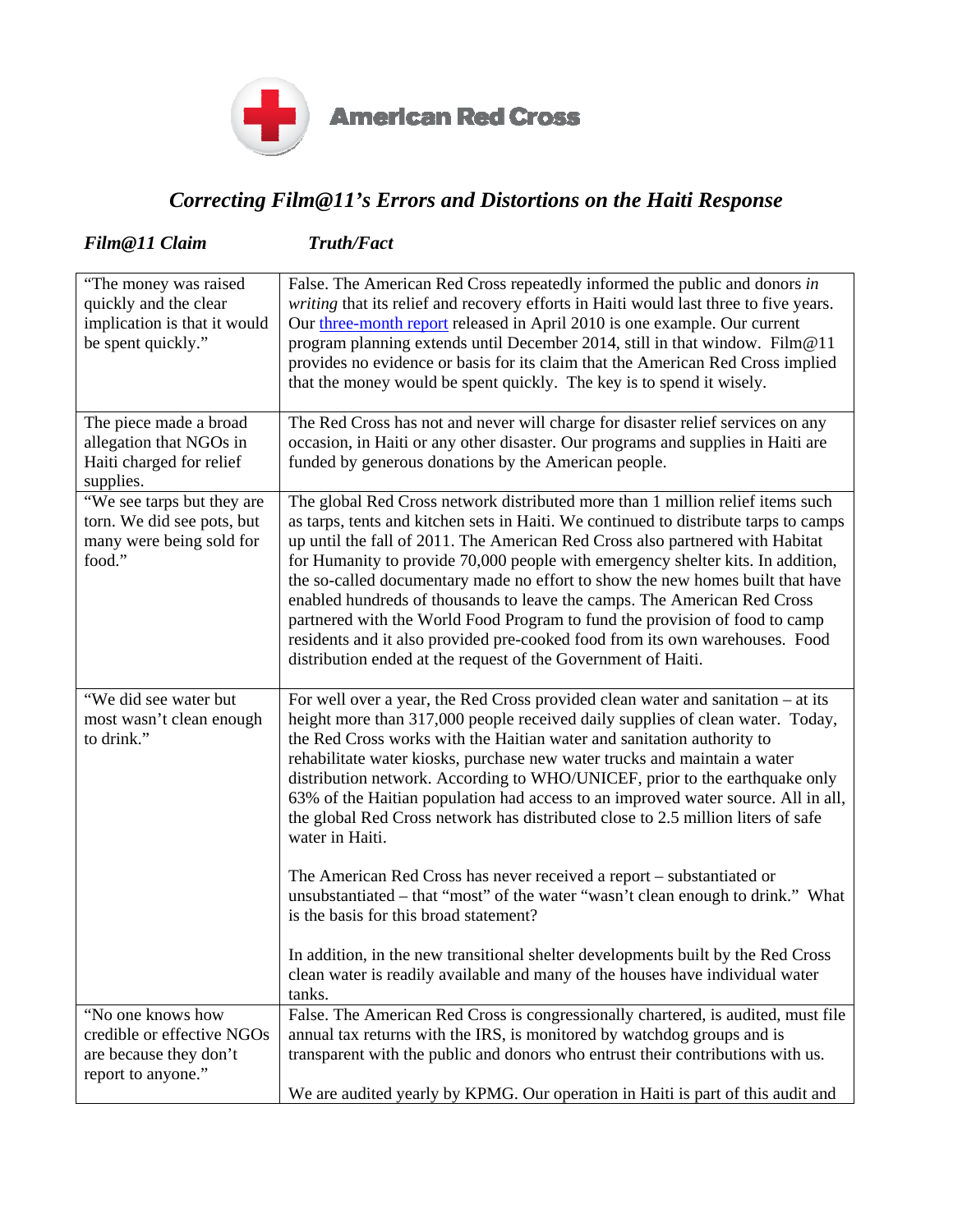|                                                                                                                                                                                                                                                                                                                                            | the financial statement is posted on our website.                                                                                                                                                                                                                                                                                                                                                                                                                                                                     |
|--------------------------------------------------------------------------------------------------------------------------------------------------------------------------------------------------------------------------------------------------------------------------------------------------------------------------------------------|-----------------------------------------------------------------------------------------------------------------------------------------------------------------------------------------------------------------------------------------------------------------------------------------------------------------------------------------------------------------------------------------------------------------------------------------------------------------------------------------------------------------------|
|                                                                                                                                                                                                                                                                                                                                            | We file IRS Form 990 which discloses our revenues, expenses and all other<br>important financial information, and that can be accessed from public websites<br>such as Guidestar.                                                                                                                                                                                                                                                                                                                                     |
|                                                                                                                                                                                                                                                                                                                                            | In addition to publishing its independently audited financial statements, posting<br>its IRS Form 990 and Form 990-T, the American Red Cross has its finances<br>reviewed by the US Army Audit Agency each year and these are reported to<br>Congress; that letter is also made available to the public.                                                                                                                                                                                                              |
|                                                                                                                                                                                                                                                                                                                                            | With respect to reporting regarding our activities in Haiti, the American Red<br>Cross published reports in English, Spanish and Haitian Creole at the three, six,<br>12 and 24-month anniversaries. In addition, the American Red Cross has<br>regularly responded to questions from members of Congress, the Executive<br>Branch, the Haitian-American community, the American public and print,<br>television and radio media.                                                                                     |
|                                                                                                                                                                                                                                                                                                                                            | The American Red Cross has a 4-Star rating from Charity Navigator, its highest<br>rating. In December, 2011, a Guidestar panel of international disaster relief<br>experts recognized the American Red Cross as the "top-recommended high-<br>impact nonprofit working in emergency response at the international level."                                                                                                                                                                                             |
| The piece had a graphic<br>that implies that the Red<br>Cross is diverting interest<br>from Haiti donations into<br>the general operating fund.                                                                                                                                                                                            | For a short period in 2010, the American Red Cross said the interest on the<br>donations received for Haiti would go to our general fund. However, more than<br>a year ago, we made the decision that all of the interest on the money donated to<br>support Haiti would go back into our Haiti operating budget. We would have<br>been happy to clarify this with Film@11, but we were not asked about the<br>matter.                                                                                                |
| Claim that "the Red Cross<br>is the decision maker" in<br>Camp Caradeux                                                                                                                                                                                                                                                                    | Red Cross has not and does not manage camps. Camp Caradeux is managed by<br>the International Organization of Migration and Dirección de la Protection Civile<br>(the government Civil Protection Agency), not the Red Cross. No basis for the<br>false conclusion that the Red Cross is the decision maker in this camp is<br>provided.                                                                                                                                                                              |
| "So what can be done<br>about all of this? Well, the<br>American Red Cross is<br>chartered by Congress.<br>And no fewer than 10<br>congressional committees<br>have oversight authority.<br>While congressional<br>hearings to force<br>transparency are rare, they<br>do happen, usually after<br>the public starts<br>demanding action." | The American Red Cross fully embraces the oversight role of Congress. Over<br>the last five years, the Red Cross has testified before Congress more than a<br>dozen times on a number of important issues including disaster preparedness and<br>response. Our government relation activities are robust, we frequently engage<br>with Members of Congress and their staff and in the spirit of transparency we<br>regularly look for opportunities to share the Red Cross story with federal and<br>state officials. |
| Most of the money<br>donated for Haiti stayed in<br>the U.S. and didn't go to<br>Haiti                                                                                                                                                                                                                                                     | Donations made to the American Red Cross for Haiti earthquake relief and<br>recovery are being used for that effort. In general, an average of 91 cents of<br>every dollar the American Red Cross spends is invested in humanitarian services<br>and programs. The other 9 cents supports the general infrastructure of the Red                                                                                                                                                                                       |